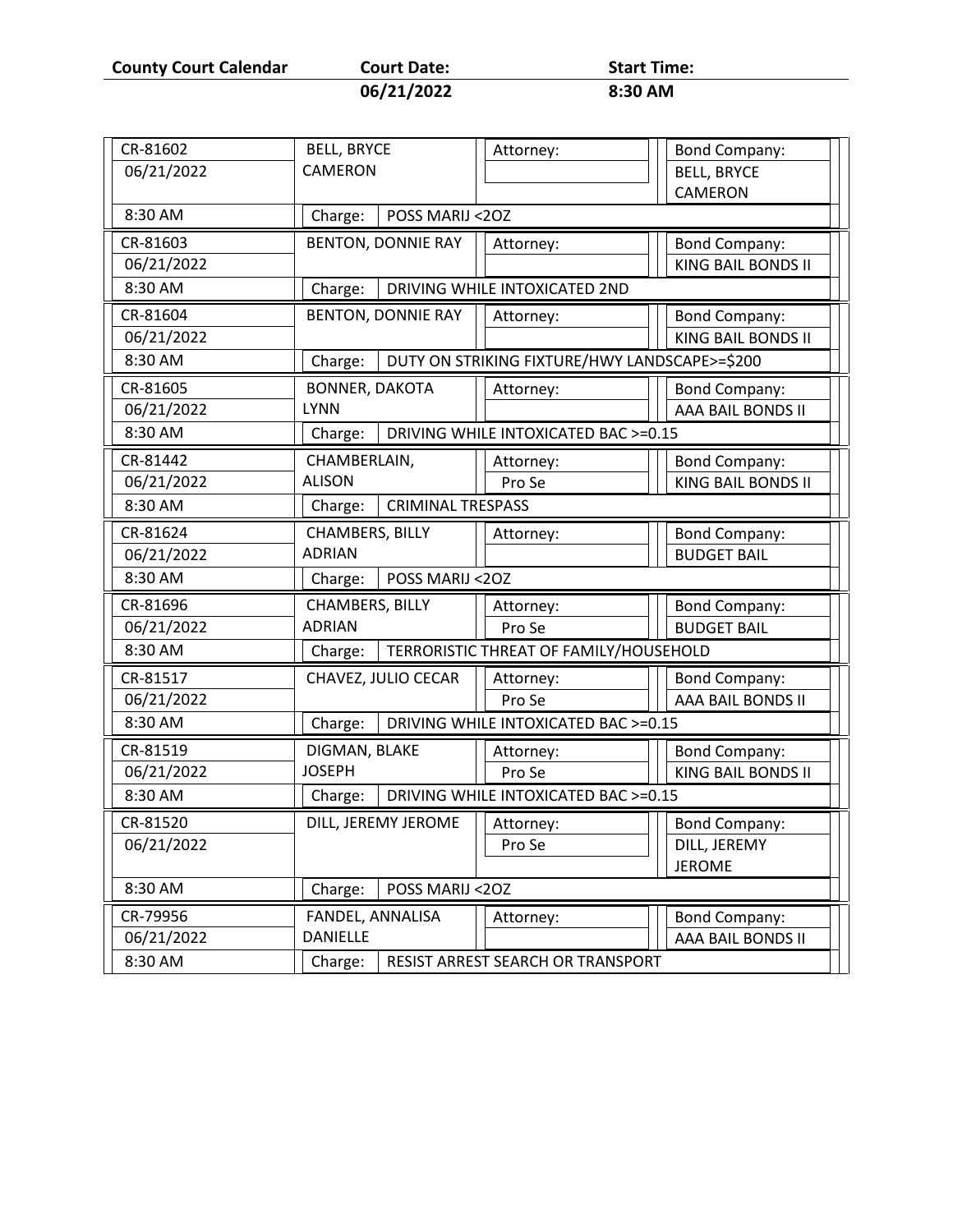**County Court Calendar Court Date:** Start Time:<br>06/21/2022 8:30 AM

**06/21/2022 8:30 AM**

| CR-81081   | FRANKLIN, MICHAEL          | Attorney:                            | <b>Bond Company:</b>  |  |
|------------|----------------------------|--------------------------------------|-----------------------|--|
| 06/21/2022 | <b>CHAD</b>                | Pro Se                               | <b>ACE BAIL</b>       |  |
|            |                            |                                      | <b>BONDS/CROCKETT</b> |  |
|            |                            |                                      | TX                    |  |
|            |                            |                                      | AAA BAIL BONDS II     |  |
| 8:30 AM    | Charge:                    | ASSAULT CAUSES BODILY INJ            |                       |  |
| CR-81082   | FRANKLIN, MICHAEL          | Attorney:                            | <b>Bond Company:</b>  |  |
| 06/21/2022 | <b>CHAD</b>                |                                      | <b>ACE BAIL</b>       |  |
|            |                            |                                      | <b>BONDS/CROCKETT</b> |  |
|            |                            |                                      | ТX                    |  |
|            |                            |                                      | AAA BAIL BONDS II     |  |
| 8:30 AM    | Charge:                    | CRIMINAL MISCHIEF >=\$100<\$750      |                       |  |
| CR-81522   | <b>GREEN, DONALD RAY</b>   | Attorney:                            | <b>Bond Company:</b>  |  |
| 06/21/2022 |                            |                                      | AAA BAIL BONDS II     |  |
| 8:30 AM    | Charge:                    | DRIVING WHILE INTOXICATED            |                       |  |
| CR-81609   | HURT, BROOKLYN             | Attorney:                            | <b>Bond Company:</b>  |  |
| 06/21/2022 | <b>JADE</b>                | Pro Se                               | HURT, BROOKLYN        |  |
|            |                            |                                      | <b>JADE</b>           |  |
| 8:30 AM    | POSS MARIJ <20Z<br>Charge: |                                      |                       |  |
| CR-81523   | JONES, CHRISTOPHER         | Attorney:                            | <b>Bond Company:</b>  |  |
| 06/21/2022 | <b>JAMAL</b>               | Pro Se                               | JONES,                |  |
|            |                            |                                      | <b>CHRISTOPHER</b>    |  |
|            |                            |                                      | <b>JAMAL</b>          |  |
| 8:30 AM    | POSS MARIJ <20Z<br>Charge: |                                      |                       |  |
| CR-81611   | MCCOWAN, ANTONIO           | Attorney:                            | <b>Bond Company:</b>  |  |
| 06/21/2022 | TRAY'VONTE                 | Pro Se                               | AAA BAIL BONDS II     |  |
| 8:30 AM    | Charge:                    | <b>RECKLESS DRIVING</b>              |                       |  |
| CR-81612   | MOORE, JALEN               | Attorney:                            | <b>Bond Company:</b>  |  |
| 06/21/2022 | <b>KRISTOPHER</b>          | Pro Se                               | MOORE, JALEN          |  |
|            |                            |                                      | <b>KRISTOPHER</b>     |  |
| 8:30 AM    | Charge:<br>POSS MARIJ <20Z |                                      |                       |  |
| CR-81646   | NGUYEN, SON THANH          | Attorney:                            | <b>Bond Company:</b>  |  |
| 06/21/2022 |                            | Pro Se                               | AAA BAIL BONDS II     |  |
| 8:30 AM    | Charge:                    | DRIVING WHILE INTOXICATED BAC >=0.15 |                       |  |
| CR-81525   | <b>OWENS, DANNY MACK</b>   | Attorney:                            | <b>Bond Company:</b>  |  |
| 06/21/2022 |                            | Pro Se                               | KING BAIL BONDS II    |  |
| 8:30 AM    | Charge:                    | DRIVING WHILE INTOXICATED BAC >=0.15 |                       |  |
| CR-81526   | ROBERTS, DENARIUS          | Attorney:                            | <b>Bond Company:</b>  |  |
| 06/21/2022 | <b>JAVOYA</b>              | Pro Se                               | AAA BAIL BONDS II     |  |
| 8:30 AM    | Charge:                    | ASSAULT CAUSES BODILY INJ            |                       |  |